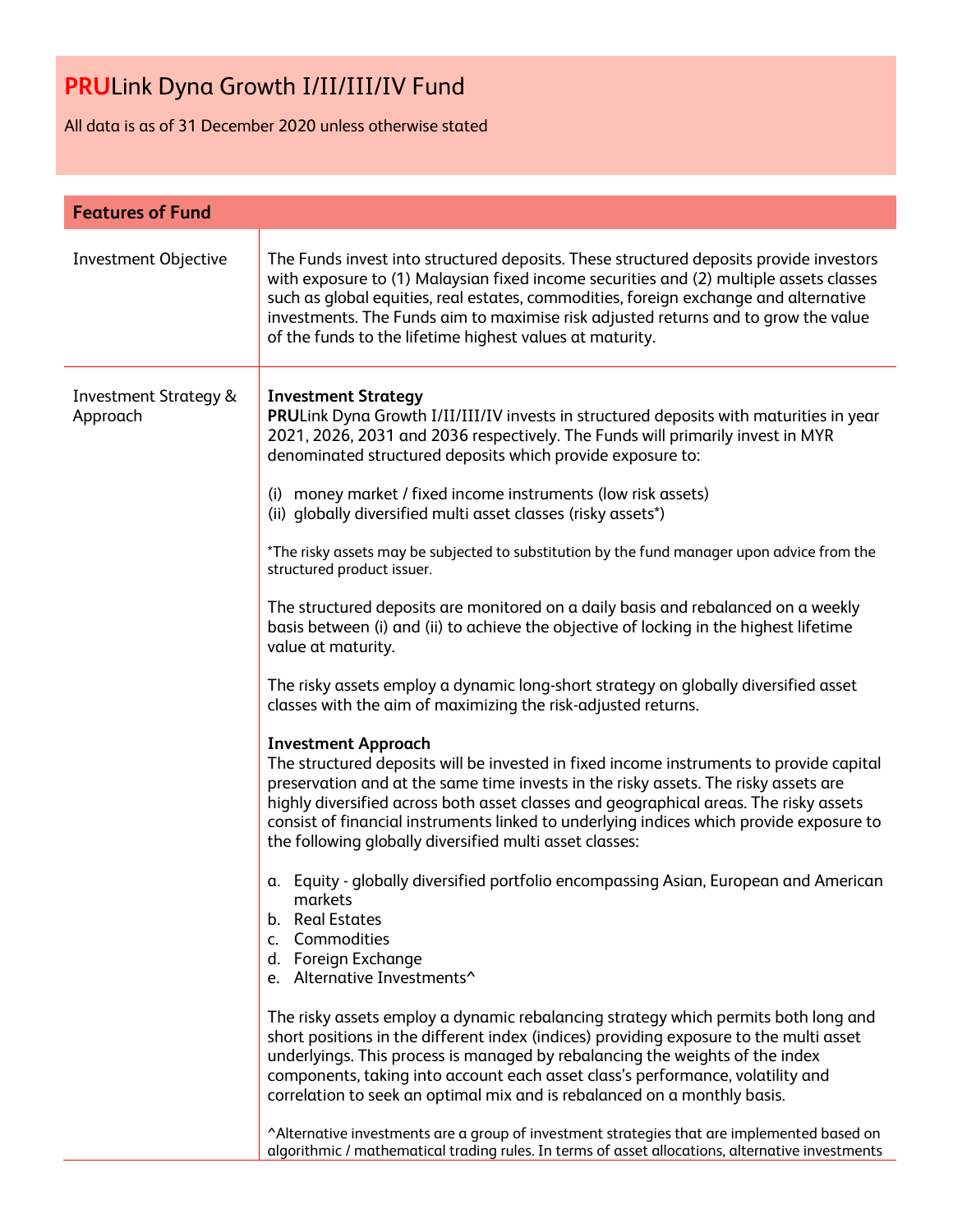## All data is as of 31 December 2020 unless otherwise stated

|                         | tend to have low correlation with the rest of major asset classes, and hence it is a good<br>diversification tool.     |
|-------------------------|------------------------------------------------------------------------------------------------------------------------|
| <b>Asset Allocation</b> | Each PRULink Dyna Growth I/II/III/IV will invest 100% into a structured deposit.                                       |
| Performance Benchmark   | Not applicable for a structured product.                                                                               |
| <b>Fund Manager</b>     | Eastspring Investments Berhad (531241-U)<br>The fund manager's role is solely passive and non-discretionary in nature. |

| <b>Fees &amp; Charges</b>     |                                                                                                                                        |  |  |
|-------------------------------|----------------------------------------------------------------------------------------------------------------------------------------|--|--|
| <b>Fund Management Charge</b> | Maximum 1.30% of Fund Assets Value per annum.<br>The fund management charge is deducted at the underlying structured deposit<br>level. |  |  |
| Other Charge, if any          | Nil                                                                                                                                    |  |  |

## **Fund Performance**

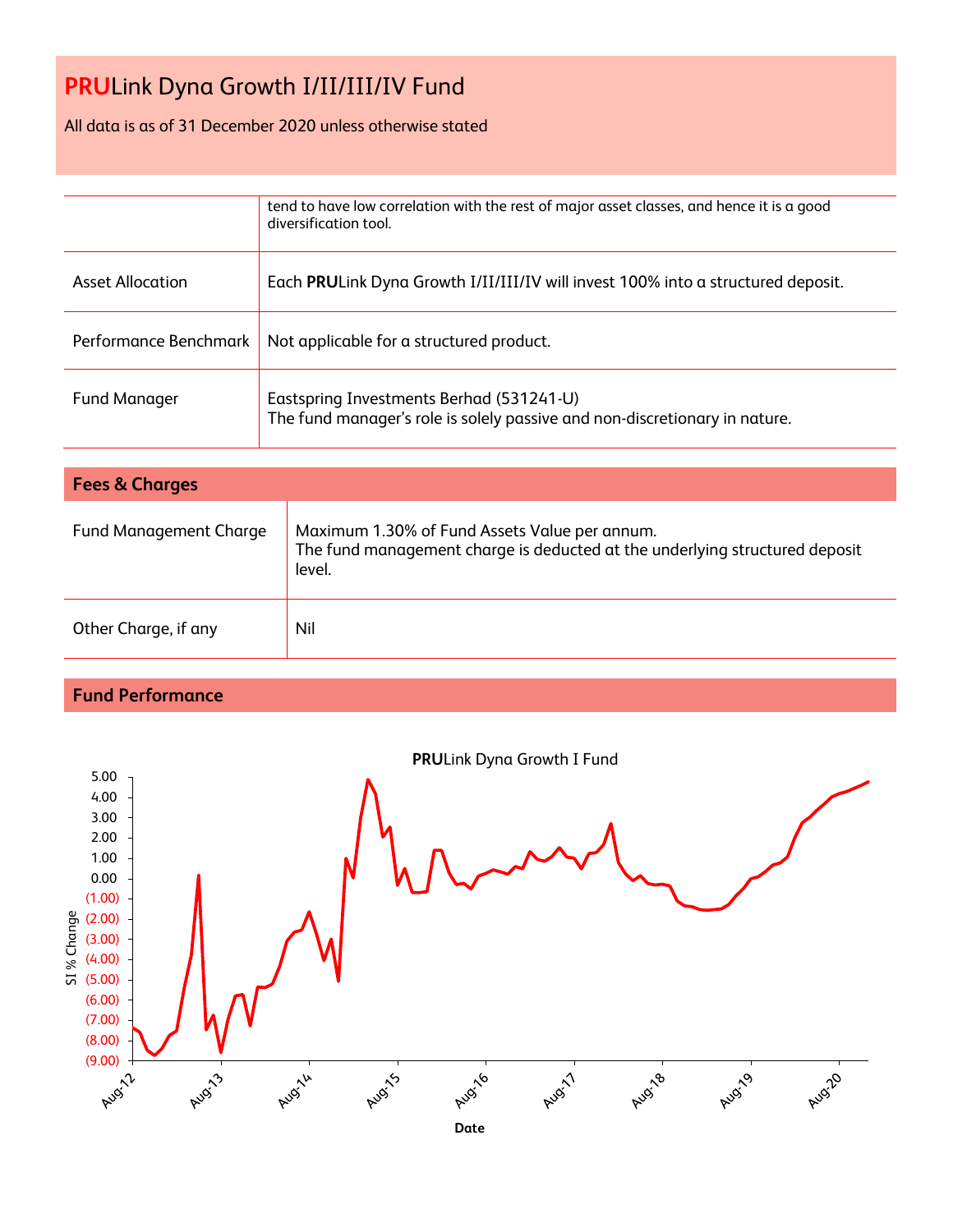All data is as of 31 December 2020 unless otherwise stated

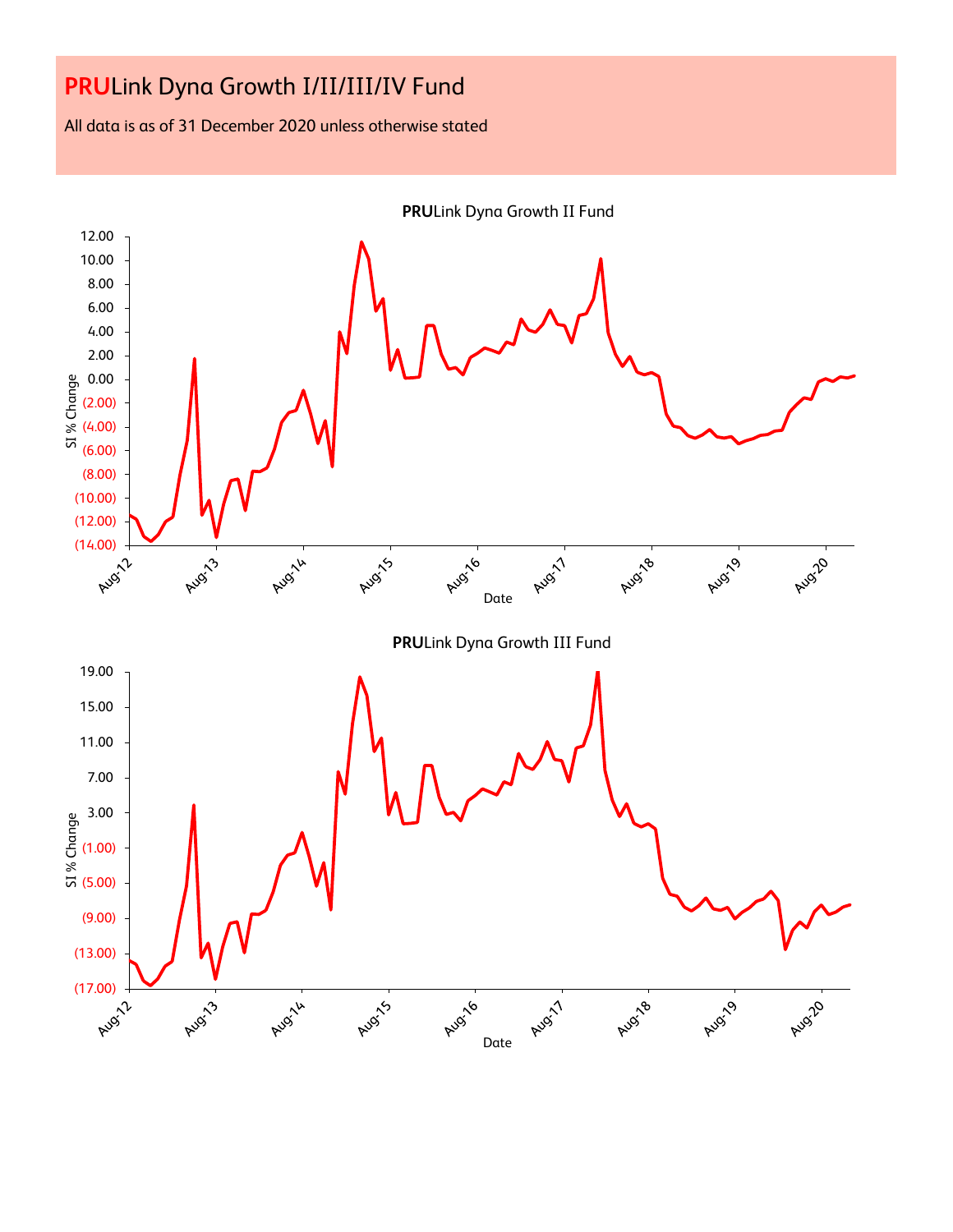All data is as of 31 December 2020 unless otherwise stated



**Notice: The graphs are included for illustrative purposes only. Past performance of the fund is not an indication of its future performance**

| Year | <b>Actual Performance</b><br><b>PRULink Dyna Growth</b><br>I Fund | <b>Actual Performance</b><br><b>PRULink Dyna Growth</b><br><b>II Fund</b> | <b>Actual Performance</b><br><b>PRULink Dyna Growth</b><br><b>III Fund</b> | <b>Actual Performance</b><br><b>PRULink Dyna Growth</b><br><b>IV Fund</b> |
|------|-------------------------------------------------------------------|---------------------------------------------------------------------------|----------------------------------------------------------------------------|---------------------------------------------------------------------------|
| 2011 | $-6.57%$ *                                                        | $-10.30\%$ *                                                              | $-12.38%$ *                                                                | $-12.36\%$ *                                                              |
| 2012 | $-1.96%$                                                          | $-3.09%$                                                                  | $-3.98%$                                                                   | $-4.17%$                                                                  |
| 2013 | 1.21%                                                             | 2.31%                                                                     | 3.51%                                                                      | 4.75%                                                                     |
| 2014 | 2.37%                                                             | 4.16%                                                                     | 5.61%                                                                      | 6.99%                                                                     |
| 2015 | 4.67%                                                             | 8.15%                                                                     | 10.80%                                                                     | 11.05%                                                                    |
| 2016 | 1.25%                                                             | 2.94%                                                                     | 4.53%                                                                      | 5.91%                                                                     |
| 2017 | 1.07%                                                             | 3.53%                                                                     | 6.05%                                                                      | 8.34%                                                                     |
| 2018 | $-3.00%$                                                          | $-10.14%$                                                                 | $-17.21%$                                                                  | $-22.01%$                                                                 |
| 2019 | 2.18%                                                             | $-0.60%$                                                                  | $-0.32%$                                                                   | 0.16%                                                                     |
| 2020 | 3.97%                                                             | 5.18%                                                                     | $-0.72%$                                                                   | $-4.90%$                                                                  |

\*Fund Performance is from fund launch date until year end of the same year (non-annualised return).

### *Sources: CIMB, 31 December 2020*

Notice: Past performance is not an indication of its future performance. This is strictly the performance of the investment/underlying funds, and not the returns earned on the actual premiums paid of the investment-linked insurance product.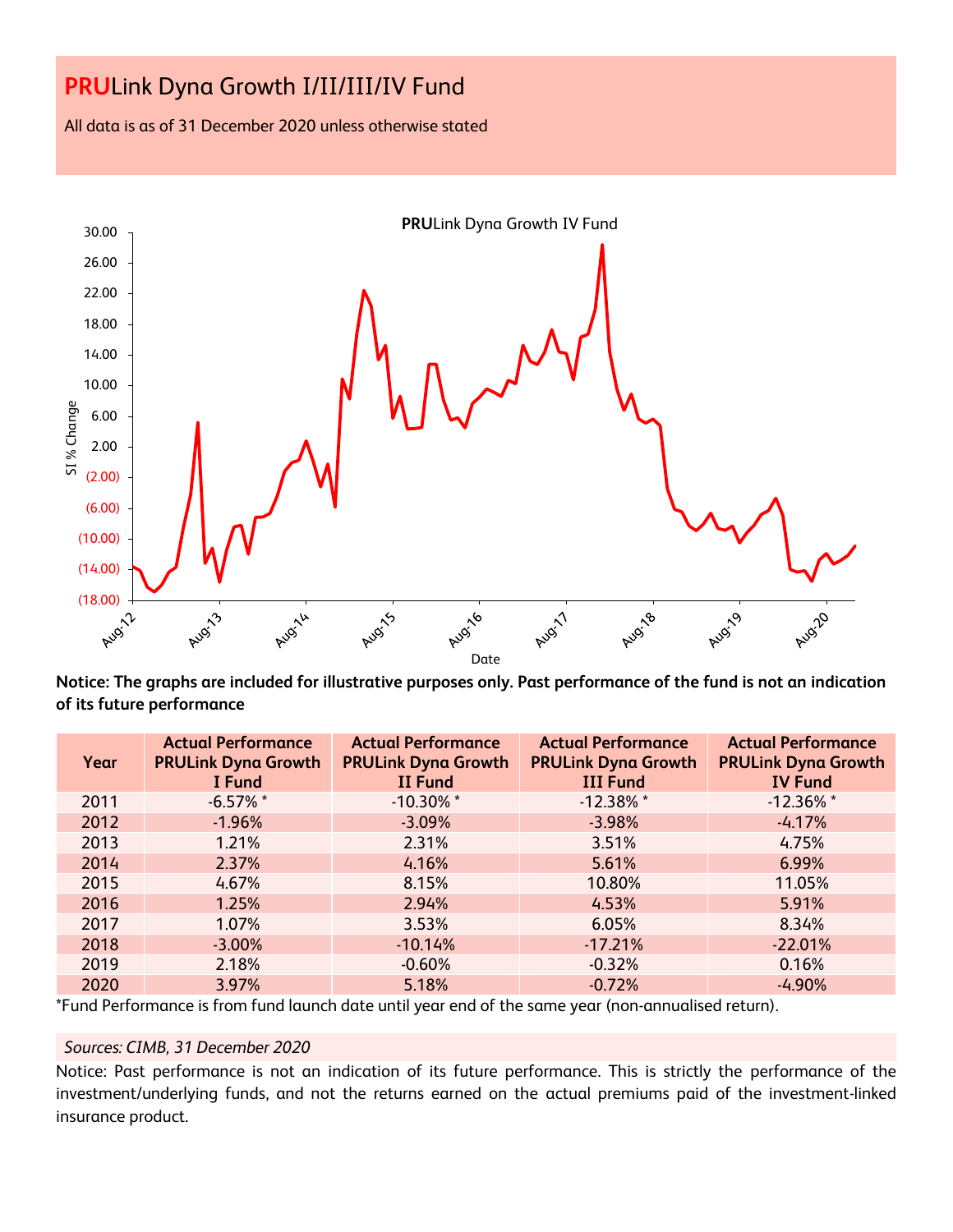All data is as of 31 December 2020 unless otherwise stated

Basis of calculation of past performance:

$$
= \left(\frac{Net\text{ Asset Value for Year }n}{Net\text{ Asset Value for Year }n-1}-1\right)\%
$$

## **Investment Risks**

The Funds invest in structured deposits which are linked to the performance of one or more market prices, rates, indices, securities and other financial instruments that introduce the following risks:

### **Market Risk**

The risk where the value of your investment will be adversely affected by fluctuations in the level or volatility of or correlation or relationship between one or more market prices, rates or indices or other market factors.

### **Interest Rate & Credit Risk**

The underlying structured deposit will have exposure to fixed income securities. Investments in fixed income portfolios will be subject to the usual risks of investing in bonds and other fixed income securities. Bonds and other fixed income securities are subject to interest rate fluctuations and credit risks, such as risk of default by issuers. Investments in fixed income securities are subject to adverse changes in the financial condition of the issuer, or in general economic conditions, or both, or an unanticipated rise in interest rates, which may impair the ability of the issuer to make payments of interest and principal, especially if the issuer is highly leveraged. Such issuer's ability to meet its debt obligations may also be adversely affected by specific projected business

forecasts, or the unavailability of additional financing. Also, an economic downturn or an increase in interest rates may increase the potential for default by the issuers of these securities.

### **Liquidity Risk**

The risk is that due to prevailing market conditions it may not be possible to liquidate, nor to assess a fair value of your position.

### **Risk Management**

### **Due Diligence**

Prudential Assurance Malaysia Berhad has conducted due diligence on the structured deposit issuer and assessed the suitability of the structured deposit.

### **Operational Risk**

Prudential Assurance Malaysia Berhad has risk management and control procedures for assessing, monitoring and limiting operational risks in relation to unit valuation.